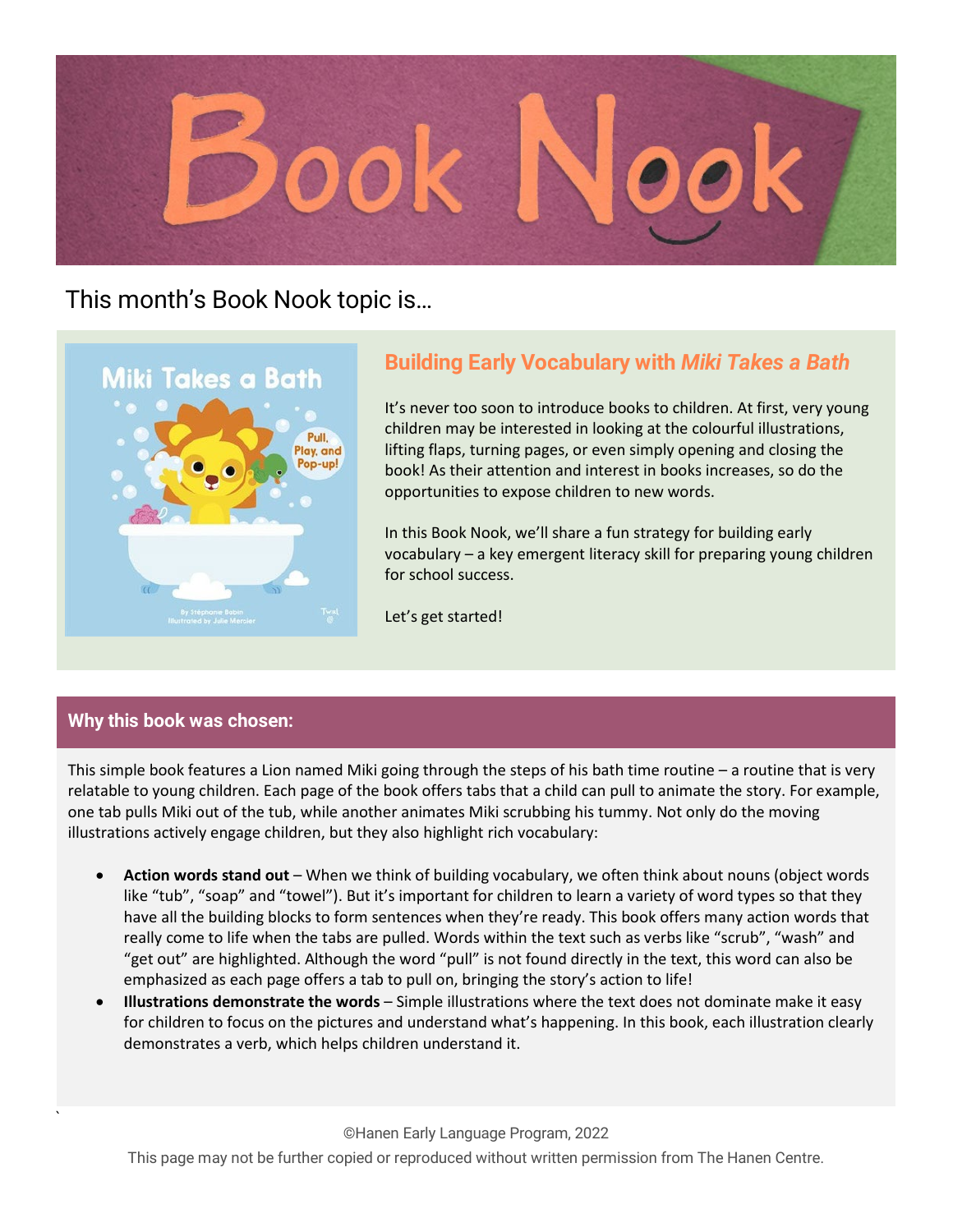More reasons why this book works well:

- **The child is actively involved**  Using interactive books with flaps or tabs is an excellent way to engage young readers. In this book, each page offers an opportunity for the child to actively participate in the story.
- **The book is relevant to children's lives** This book is all about a daily routine that children are highly familiar with: bath time! New words introduced in this story can therefore be modelled again during bath time in real life. The more often children hear the same word in different situations, the more likely they are to understand and later use the words themselves.

#### **Introducing new words and making them "sparkle"**

Children need a strong **understanding** of a word before they can **use** it meaningfully. When introducing new vocabulary, words that are interesting to children and those that can be used at other times throughout the day are a great place to start.

The next step to help children learn a new word is to make it "sparkle" or stand out. In Hanen's ABC and Beyond™ and I'm Ready!™ guidebooks, we talk about making new words sparkle with a strategy called "Shoot for the SSTaRS". It's an acronym that stands for: **S**tress, **S**how, **T**ell and **R**elate, and **S**ay it again.

Here's an example of how you could "shoot for the SSTaRS" in *Miki Takes a Bath* with the word "scrub":

# **Stress**

Make the word stand out from the other words by saying it louder and slower than the rest of the text. You can also highlight it by pausing before and after saying the word. For example, "Time to wash my mane. I need to…*scrub!"*

# **Show**

The next step is to show a child what the word means. You can do this as you (or the child) animate Miki scrubbing using the pull tab. You can also demonstrate the word yourself as you say it (for example, scrub your own hair as you say the word).

### $T_{\text{eff}}$

This is when you explain to a child what the word means. You might say, "*scrub"* is when you wash back and forth using soap". It can also be helpful to explain a word by saying what it is not. For example, you can say, "Miki doesn't get clean by just putting soap on. He needs to *scrub* **back and forth to** get clean."

# **andRelate**

Relating the new word to other concepts or experiences that are familiar to children will make the word more meaningful and help children associate the word with other situations. You could relate "scrub" to how a child takes a bath themselves or to other experiences by saying things like, "Miki needs to **scrub** his feet the same way you **scrub** your hands after painting" or "Just like the car got **scrubbed** when we went to the carwash."



`

©Hanen Early Language Program, 2022 This page may not be further copied or reproduced without written permission from The Hanen Centre.